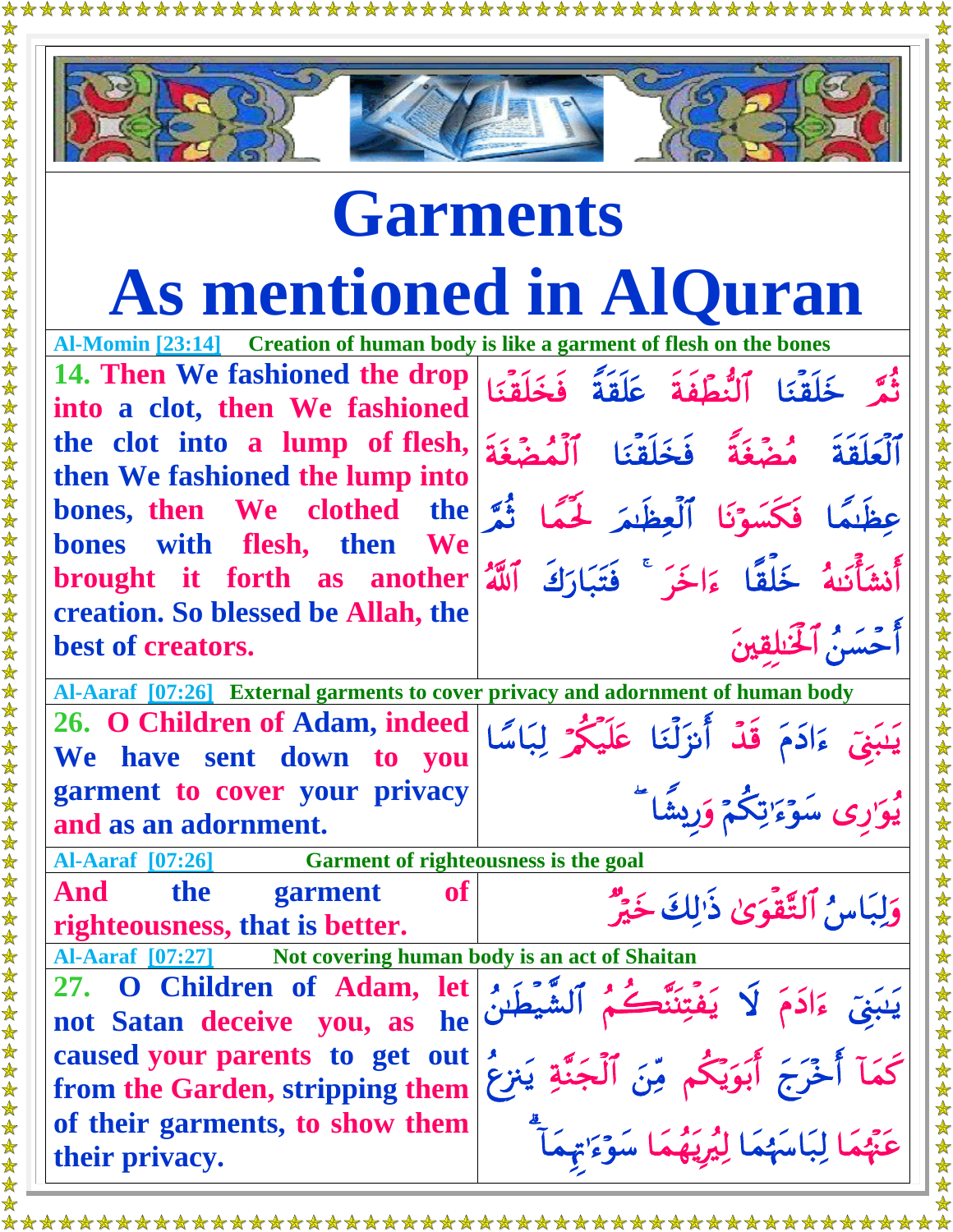**Al-Aaraf [\[07:22\]](http://www.islamicity.org/ps/default.asp?UserString=Jinn&ref=http%3A%2F%2Fwww.islamicity.com%2F&ShowTranslation=on&ShowTransliteration=on&ShowArabic=on#51_56) Not wearing clothes is a deception from Shaitan 22. So he misled them both with deception.Then when they tasted of the tree, their shame became manifest to them, and they both began to cover themselves with leaves from the Garden.**  فدَلَّتِهُمَا بِغَرُورٍ ۖ فَلَمَّا ذَاقًا الشَّجَرَة بَدَتَّ هُمَا سَوْءَ يَهْمَا وَطَفِقَا يَحْصِفَان عَلَيْهِمَا مِن وَرَقِ ٱلْجَنَّةِ **Al-Aaraf [\[07:31\]](http://www.islamicity.org/ps/default.asp?UserString=Jinn&ref=http%3A%2F%2Fwww.islamicity.com%2F&ShowTranslation=on&ShowTransliteration=on&ShowArabic=on#51_56) Wear good clothes when praying 31. O Children of Adam, take your adornment at every place of worship.** ĺ  $\overline{\phantom{a}}$ مَسْجِلِ **Al-Aaraf [\[07:32\]](http://www.islamicity.org/ps/default.asp?UserString=Jinn&ref=http%3A%2F%2Fwww.islamicity.com%2F&ShowTranslation=on&ShowTransliteration=on&ShowArabic=on#51_56) Allah has made lawful to adorn and beautify 32. Say: Who has forbidden the adornment of Allah which He has brought forth for His slaves and the good things of provision.**  قُلِّ مَنْ حَرَّمَ زِينَةَ أَللَّهِ أَلَيَّ أَخْرَجَ لعِبَادِهِۦ وَالْطِيِّبِيتِ مِنَ الرَّزِقِّ **Al-Ahzab [\[33:59\]](http://www.islamicity.org/ps/default.asp?UserString=Jinn&ref=http%3A%2F%2Fwww.islamicity.com%2F&ShowTranslation=on&ShowTransliteration=on&ShowArabic=on#55_33) Women to cover their chests 59. O Prophet, say to your wives and your daughters and the women of the believers to draw over themselves of their outer garments.**  وَنَسَاءِ الْمُؤْمِنِينَ يُدِّنِينَ عَلَيْهِنَّ مِن  $\frac{c}{c}$ جَلبيبهنّ **Al-Baqarah [\[02:187\]](http://www.islamicity.org/ps/default.asp?UserString=Jinn&ref=http%3A%2F%2Fwww.islamicity.com%2F&ShowTranslation=on&ShowTransliteration=on&ShowArabic=on#32_13) Husband and wife are protection for each other like the garments 187. They (wives) are as garment for you, and you (husbands) are as garment for them.**  هَنَّ لِبَاسٌ لَكُمْ وَأَنتُمْ لِبَاسٌ لَهُنَّ **Al-Maidah [\[05:89\]](http://www.islamicity.org/ps/default.asp?UserString=Jinn&ref=http%3A%2F%2Fwww.islamicity.com%2F&ShowTranslation=on&ShowTransliteration=on&ShowArabic=on#27_39) Feeding or clothing a needy person is an expiation for breaking oath 89. Allah does not hold against you for what is meaningless in your oaths, but He does hold against you for the oaths which you have sworn in earnest. So its expiation is the feeding of ten needy persons with the average**  لَا يُؤَاخِذُكُمُ ٱللَّهُ بِٱلْلَّٰفِو فِيَ ٱيُمَنِكُمُ وَلَٰكِن يُؤَاخِذُكُم بِمَا عَقِدتُمُ الْأَيّْمَىنَ فَكَفِيرَتّْهُ وَطَّعَامُ عَشَرَة مَسَـٰكِينَ مِنْ أَوْسَطِ مَا تَطَعِمُونَ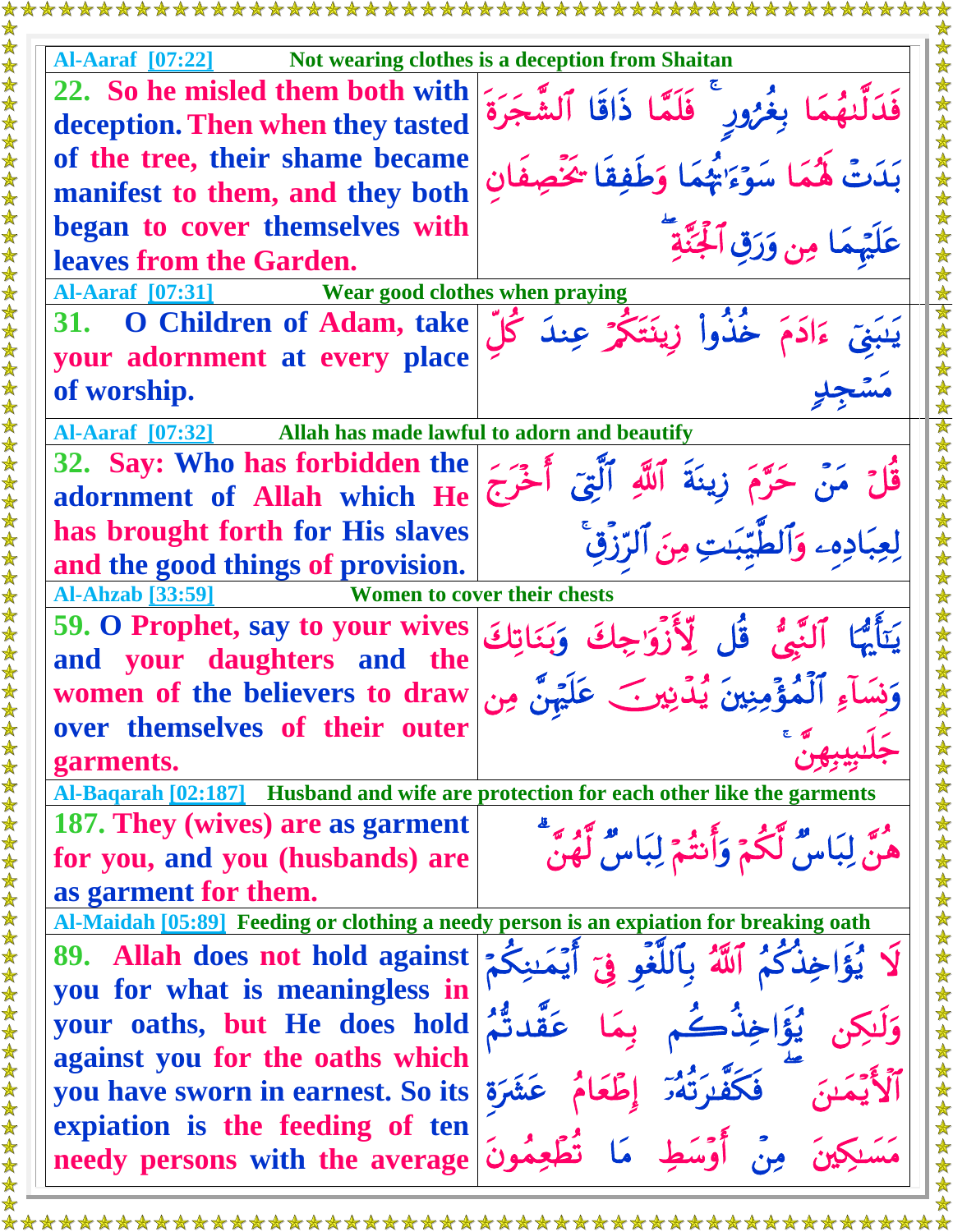

\*\*\*\*\*\*\*\*\*\*\*\*\*\*\*\*\*\*\*\*\*\*\*\*\*\*\*\*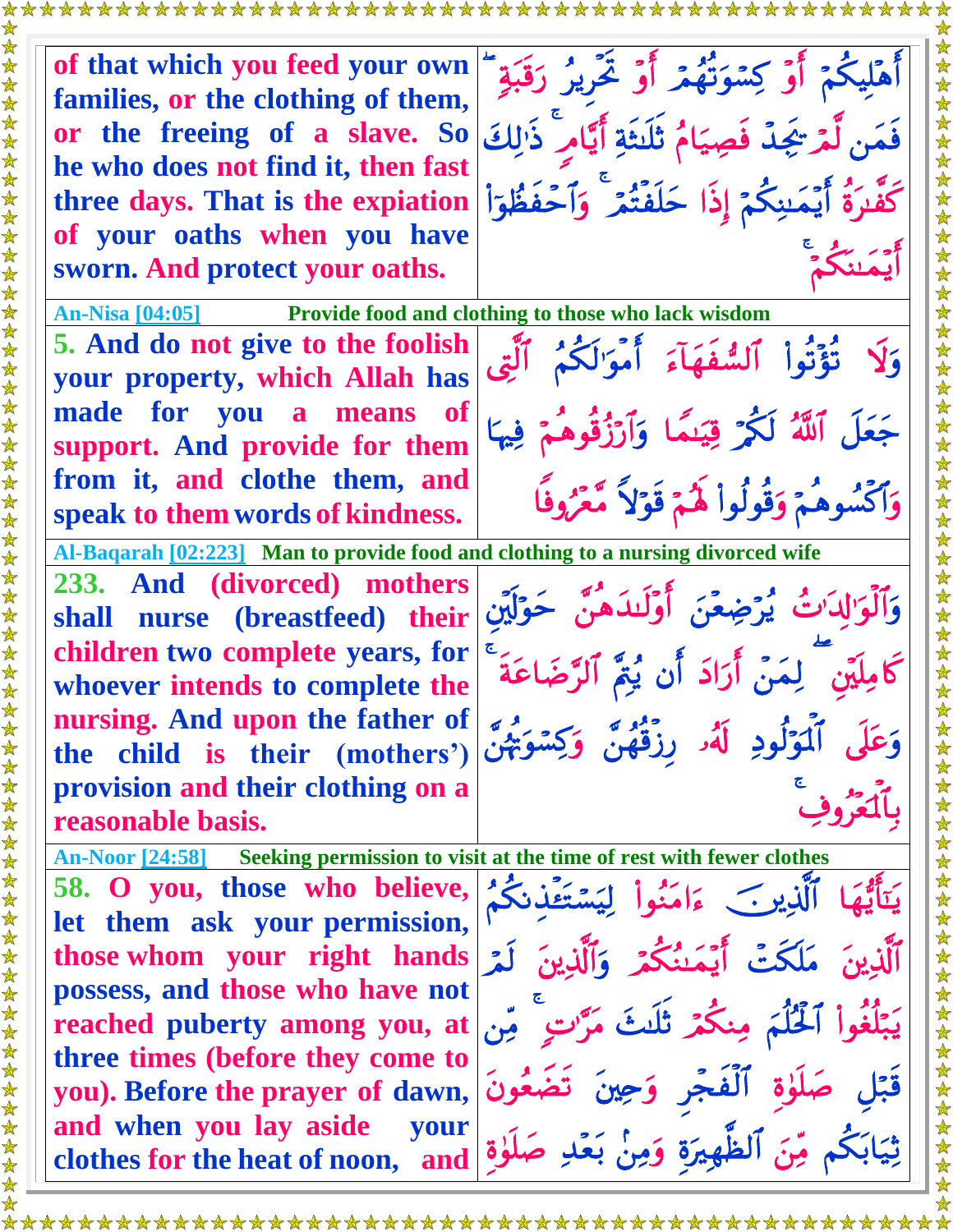**times of privacy for you. It is no sin upon you nor upon them beyond these times when you move about attending to each other. Thus Allah makes clear for you the revelations. And Allah is All Knower, All Wise.** 

**after the prayer of night. Three**  عَلَيكُمْ وَلَا عَلَيْهِمْ جُنَاحٌ بَعْدَهُنَّ طَوَّ'فُونَ عَلَيْكُمْ بَعْضَكُمْ عَلَىٰ بَعَّضَ كَذَٰ لِكَ يُبَيِّنُ ٱللَّهُ لَكُمُ ٱلْأَيَّتِ وَأَلَلَّهُ عَلَيْمٌ حَكِيمٌ

**An-Noor [\[24:60\]](http://www.islamicity.org/ps/default.asp?UserString=Jinn&ref=http%3A%2F%2Fwww.islamicity.com%2F&ShowTranslation=on&ShowTransliteration=on&ShowArabic=on#34_12) Aged women can remove extra outer garments 60. And among the women past child bearing, who have no hope of marriage, it is then no sin for them that they discard their outer clothing, as not to show adornment. And if they remain modest, that is better for them. And Allah is All Hearer, All Knower.**

**An-Nahl [\[16:81\]](http://www.islamicity.org/ps/default.asp?UserString=Jinn&ref=http%3A%2F%2Fwww.islamicity.com%2F&ShowTranslation=on&ShowTransliteration=on&ShowArabic=on#7_38) Garments and armor protect from heat and in battle**

**81. And Allah has made for you, of that which He has created, shade (from the sun). And He has made for you resorts in the mountains. And He has made for you garments to protect you from the heat, and coats (of armor) to protect you from your (mutual) battle. Thus does He perfect His favor upon you that you might submit (to Him).**

**Al-Anbia [\[21:80\]](http://www.islamicity.org/ps/default.asp?UserString=Jinn&ref=http%3A%2F%2Fwww.islamicity.com%2F&ShowTranslation=on&ShowTransliteration=on&ShowArabic=on#11_119) Allah taught prophet David the art of making coats of armor 80. And We taught him the art of making the coats of armor for** 

وَٱلْقُوَاعِلُهُ مِنَ ٱلنِّسَاءِ ٱلَّتِي لَا يَرْجُونَ نِكَاحًا فَلَيْسَ عَلَيْهِمْ ﴾ جُنَاحَ أَن بِزِينَةٍ ۚ وَأَن يَسۡتَعۡفِفُو ﴾ خَيۡرٌ لَٰهُو ﴾ ﴾ وَأَلَلَّهُ سَمِيعُ عَلَيْمٌ وَاللَّهُ جَعَلَ لَكُمْ مِّمَّا خَلَقَ ظِلْبَلَا وَجَعَلَ لَكُمْ مِّنَ ٱلْجِبَالِ أَكْنَتُنَا



هُ صَنْعَةٌ لَبُّ

متنه ĺ وَعَل

 $\overline{\phantom{a}}$  $\rightarrow$ Ĵ J,

.<br>و س ہ<br>م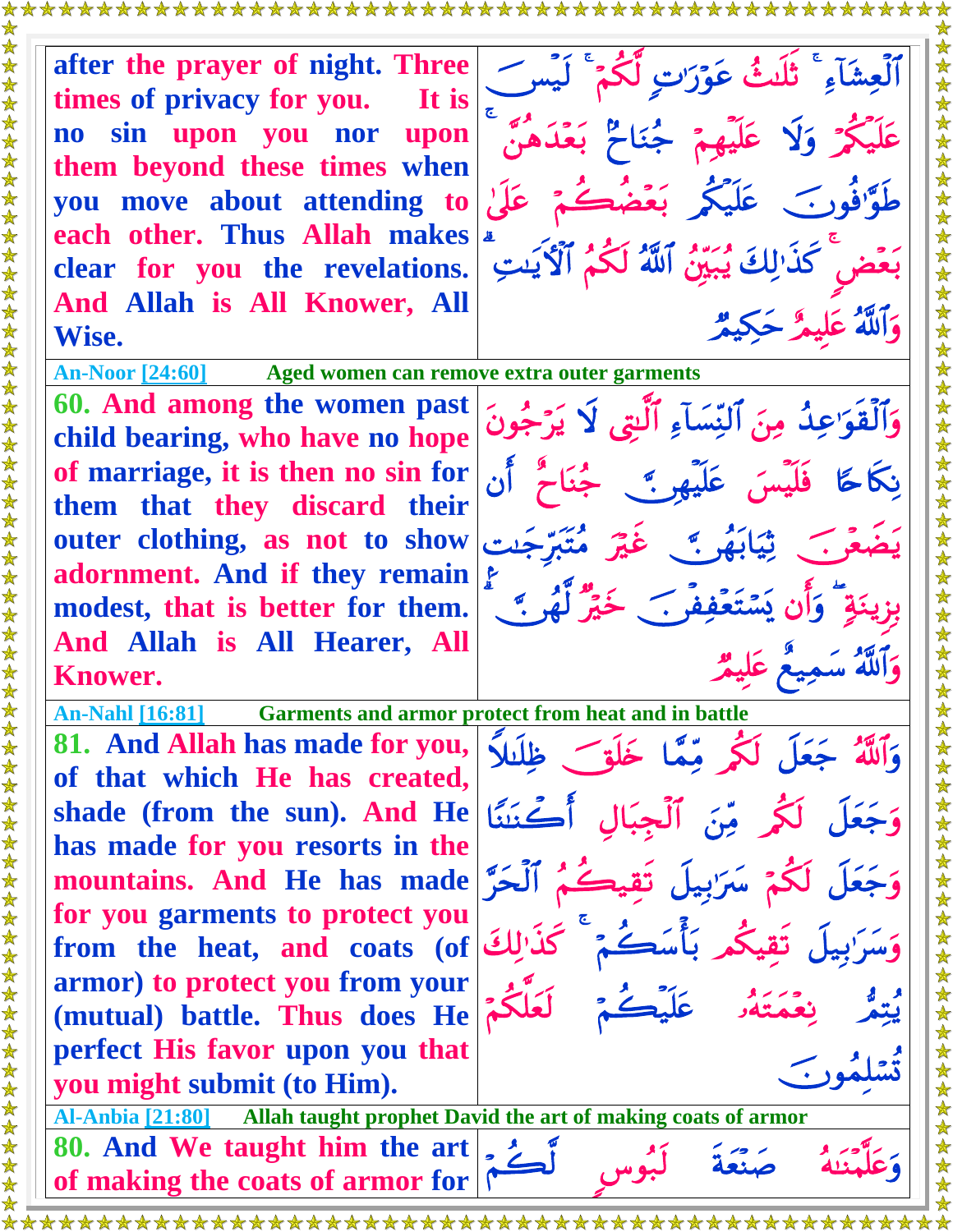| you to protect you in your<br>fighting (against your enemy).                   | م مِّنْ بَأْسِكُمْ ۖ فَهَلْ أَنتُمْ                                                                 |
|--------------------------------------------------------------------------------|-----------------------------------------------------------------------------------------------------|
| Will you then be grateful.                                                     |                                                                                                     |
| Nooh [71:07] Nooh's people refused his call by covering themselves by garments |                                                                                                     |
| <b>7. And indeed, whenever I called</b><br>them that You may forgive           | وَإِنَّى كُلَّمَا دَعَوْتُهُمْ لِتَغْفِرَ لَهُمْ                                                    |
| them, they thrust their fingers<br>into their ears, and covered                | جَعَلُوٓاْ أَصَبِعَهُمۡ فِيٓ ءَاذَانٖمۡ وَٱسۡتَغۡشَوَاْ                                             |
| themselves with their garments,                                                |                                                                                                     |
| and persisted, and became                                                      | ثِيَابَهُمْ وَأَصَرُّواْ وَآسَتَكَبَرُواْ آسَتِكْبَارًا                                             |
| arrogant with greater arrogance.                                               |                                                                                                     |
| Houd [11:05] Houd's people refused his call by covering themselves by garments |                                                                                                     |
| 5. Behold, indeed they fold up<br>their breasts that they may hide             | أَلَآ إِبَّهُمْ يَثْنُونَ صُدُورَهُمْ<br>لمشتخفه                                                    |
| from Him. Behold, (even) when<br>they cover themselves with their              | حِينَ يَسْتَغَشُّونَ ثِيَابَهُمْ يَعْلَمُ                                                           |
| garments, He (Allah) knows what<br>they conceal and what they                  | مَا يُسِرُّونَ ۖ وَمَا يُعْلَنُونَ ۚ إِنَّهُمْ عَلِيمٌ ۚ                                            |
| proclaim. Indeed, He is the All                                                |                                                                                                     |
| Knower of what is in the breasts.                                              | بذَاتِ ٱلصَّدُ                                                                                      |
| Al-Furgan [25:47] Allah made night as a garment                                |                                                                                                     |
| 47. And He it is who has made                                                  |                                                                                                     |
| for you the night as a garment,                                                |                                                                                                     |
| and the sleep as a repose, and He<br>has made the day as the return            | وَهُوَ ٱلَّذِى جَعَلَ لَكُمُ ٱلَّيۡلَ لِبَاسًا<br>وَٱلنَّوۡمَ سُبَاتًا وَجَعَلَ ٱلنَّهَارَ نُشُورًا |
| to life.                                                                       |                                                                                                     |
| Allah made night as a covering<br><b>An-Naba</b> [78:10]                       |                                                                                                     |
| 10. And We have made the<br>night as a covering.                               | وَجَعَلْنَا ٱلَّيْلَ لِبَاسًا                                                                       |
| <b>Garments of silk and embroidery in Paradise</b><br><b>Al-Kahaf [18:31]</b>  |                                                                                                     |
| <b>For such, theirs will be</b><br>31.<br>Gardens of Eden, beneath             | أَوْلَنَ <sub>ه</sub> ِكَ لَهُمْ جَنَّنتُ عَدْنٍ تَجَرى مِن                                         |
| them rivers will be flowing. They<br>will be adorned therein with              | ر عِمْدٍ<br>تَحْتَمَمُ ٱلْأَنْهَٰزُ شُخَلَّوْنَ فِيهَا مِنْ أَسَاوِرَ مِنِ                          |
|                                                                                |                                                                                                     |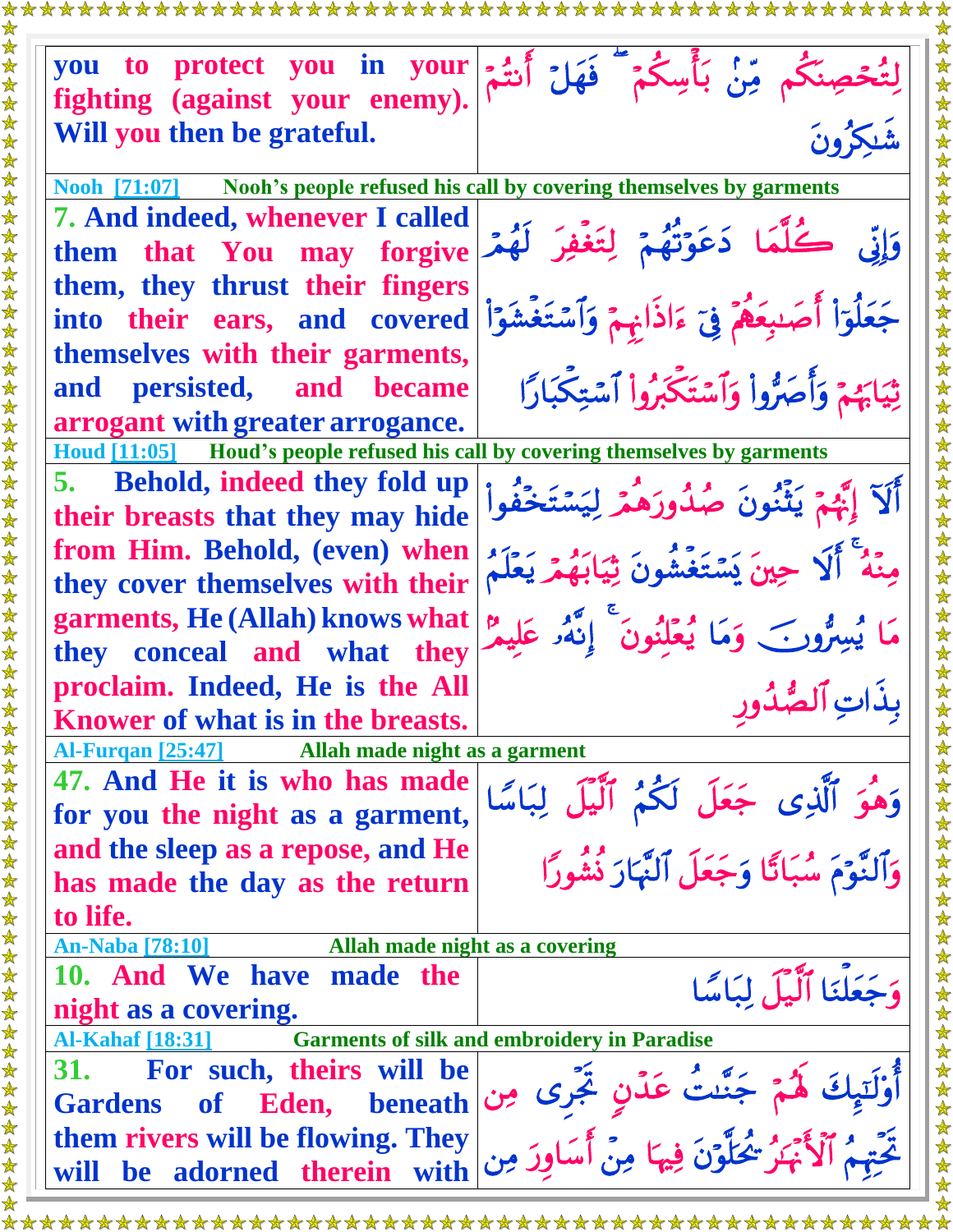**bracelets of gold and they will wear green garments of fine silk and gold embroidery, reclining therein upon thrones. Excellent is the reward, and good is the resting place.** ذهَبِ وَيَلْبَسُونَ ثِيَابًا خَضَرًا مِّن سُندُس وَإِسْتَبْرَقِ مُتَّكِعِينَ فِيهَا عَلَى أَلاَّ رَآيِكِ بِعَيَمَ ٱلثَّوَابُ وَحَسَنَتِّ مُرَتَّفَقَا **Al-Hajj [\[22:23\]](http://www.islamicity.org/ps/default.asp?UserString=Jinn&ref=http%3A%2F%2Fwww.islamicity.com%2F&ShowTranslation=on&ShowTransliteration=on&ShowArabic=on#55_33) Bracelets of gold, pearl and garments of silk in Paradise 23. Indeed, Allah will admit those who believe and do righteous deeds to gardens underneath which rivers flow. They will be adorned therein with bracelets of gold and pearls, and their garments therein will be silk.** وَعَمِلُواْ الصَّلحَنتِ جَنَّنتِ ثَجْرِي مِن مو<br>بر فِيهَا حَرِ **Fatir [\[35:33\]](http://www.islamicity.org/ps/default.asp?UserString=Jinn&ref=http%3A%2F%2Fwww.islamicity.com%2F&ShowTranslation=on&ShowTransliteration=on&ShowArabic=on#37_158) Bracelets of gold, pearl and garments of silk in Paradise 33. Gardens of Eden, which they will enter. They will be adorned therein with bracelets of gold and pearl, and their garments therein will be silk.**  جَنَّنتَ عَدِّنٍ يَدِّخَلُونَهَا يَحْلُونَ فِيهَا مِنْ  $\frac{1}{2}$ حرير **Ad-Dahr [\[77:21\]](http://www.islamicity.org/ps/default.asp?UserString=Jinn&ref=http%3A%2F%2Fwww.islamicity.com%2F&ShowTranslation=on&ShowTransliteration=on&ShowArabic=on#34_12) Garments of green silk and bracelets of silver in Paradise 21. Upon them shall be the garments of fine green silk, and silk embroidery. And they shall be adorned with bracelets of silver. And their Lord shall give them to drink a pure wine.** عَلَيْهُمْ ثِيَابُ سُندُس خَصْرٌ وَإِسْتَبْرَقَ ۖ وَحُلوٓاْ أَسَاوِرَ مِن فِضَّةِ وَسَقَنْهُمۡ رَبُّمۡۖ إِ مشرابیا طهورا **Ad-Dukhan [\[44:53\]](http://www.islamicity.org/ps/default.asp?UserString=Jinn&ref=http%3A%2F%2Fwww.islamicity.com%2F&ShowTranslation=on&ShowTransliteration=on&ShowArabic=on#34_12) Garments of silk and silk embroidery in Paradise 53. They will be dressed in silk and silk embroidery, facing each other.** ونَ مِن سُنڌَس  $\overline{\phantom{a}}$ یکبس تَقْبُلِينَ ة<br>م ته<br>ه **Ad-Dahr [\[77:12\]](http://www.islamicity.org/ps/default.asp?UserString=Jinn&ref=http%3A%2F%2Fwww.islamicity.com%2F&ShowTranslation=on&ShowTransliteration=on&ShowArabic=on#34_12) Silk garments as reward in Paradise**